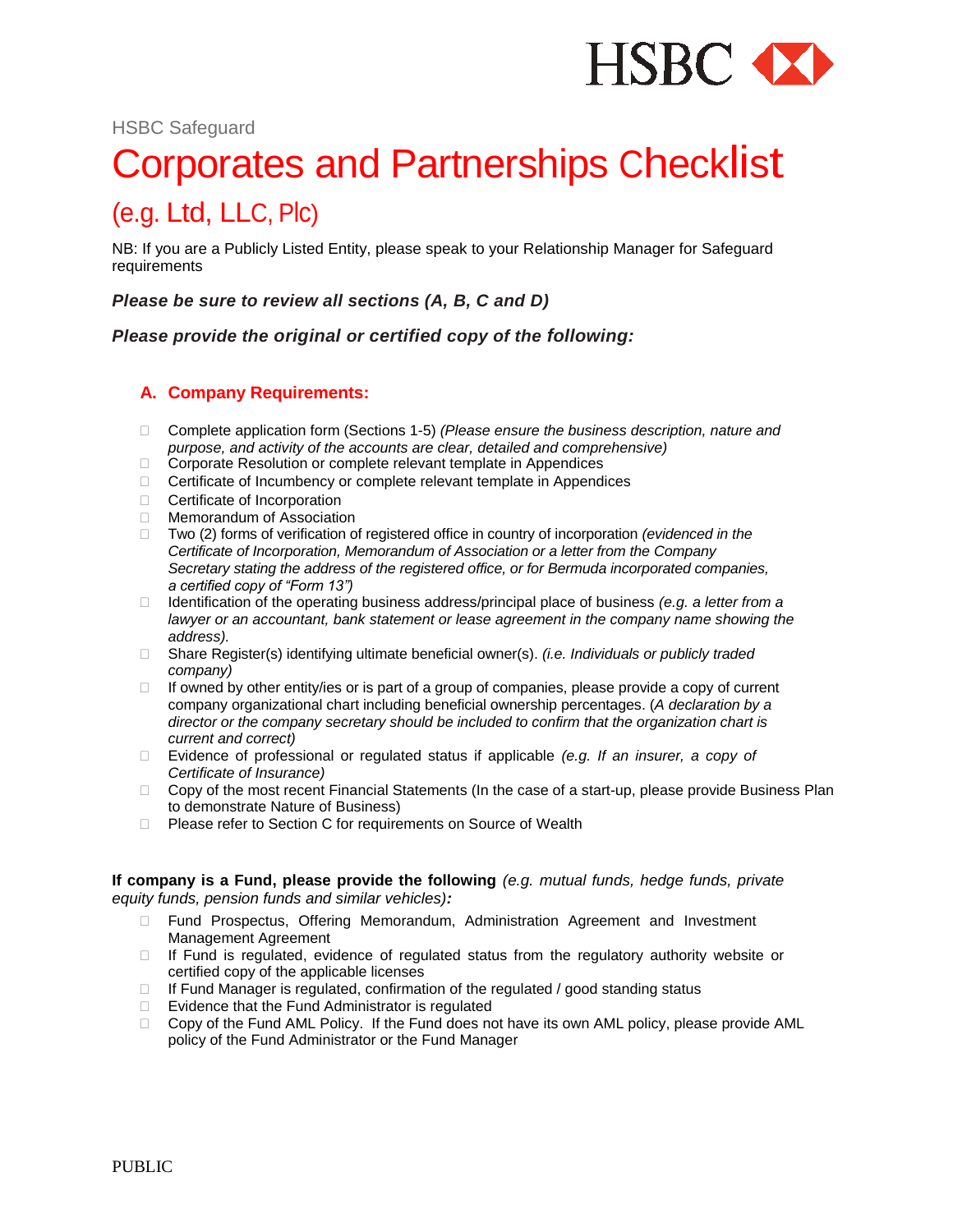#### **If company is a Financial Institution (FI) or a non-banking financial institution (NBFI), please also provide the following:**

- $\Box$  A completed NBFI AML questionnaire (only applicable to NBFIs)
- $\Box$  Confirmation of license or regulated status (eg. Evidence of regulation from a regulatory body website or an extract from a regulatory website that clearly shows the full parent name and the name of the regulator)
- $\Box$  A completed Wolfsberg questionnaire (only applicable to FIs)

# **B. Involved Party Requirements:**

#### **Individuals who ultimately own 10% or more must provide the following:**

- $\Box$  Certified copy of valid passport Copy should be clear, focused and identify the subject
- $\Box$  Verification of residential address dated within the last 3 months (utility bill, bank statement, or lease/rental agreement. Document should be in original form or a certified copy and not printed from an online source
- □ All individuals owning 10% or more must complete a Personal Details Form

#### **Entities that own 10% or more must provide the following:**

- $\Box$  Share Register(s) identifying ultimate beneficial owner(s)
- $\Box$  If the entity is ultimately owned by a publicly listed company, please provide stock exchange and ticker symbol
- $\Box$  If ultimate beneficial owner is a government entity, further discussion with the Bank will be required
- $\Box$  If the entity is a trust please provide an extract of the trust deed inclusive of cover page and relevant pages of trust deed inclusive of signatures which identifies the name of the trust, beneficiaries or class of beneficiaries, trustees, settlors and protectors as applicable

#### **Directors and Officers must provide the following:**

- Minimum requirement for two (2) *(of which should include the key controlling officers e.g. CEO, CFO, Managing Director etc):* provide a certified copy of valid passport – Copy should be clear, focused and identify the subject
- Verification of residential address dated within the last 3 months *(utility bill, bank statement, or lease/rental agreement).* Document should be in original form, or a certified copy, and not printed from an online source
- □ All directors and officers must complete a Personal Details Form
- $\Box$  If any director or officer is a legal entity, please provide its Share Register and ID and Verification of Address for two (2) ultimate beneficial owners.

#### **Signatories must provide the following:**

- $\Box$  Minimum requirement for two (2) signatories: provide a certified copy of valid passport Copy should be clear, focused and identify the subject**\***
- Verification of residential address dated within the last 3 months (*utility bill, bank statement, or lease/rental agreement)*. Document should be in original form, or a certified copy, and not printed from an online source
- □ All signatories must complete a Personal Details Form